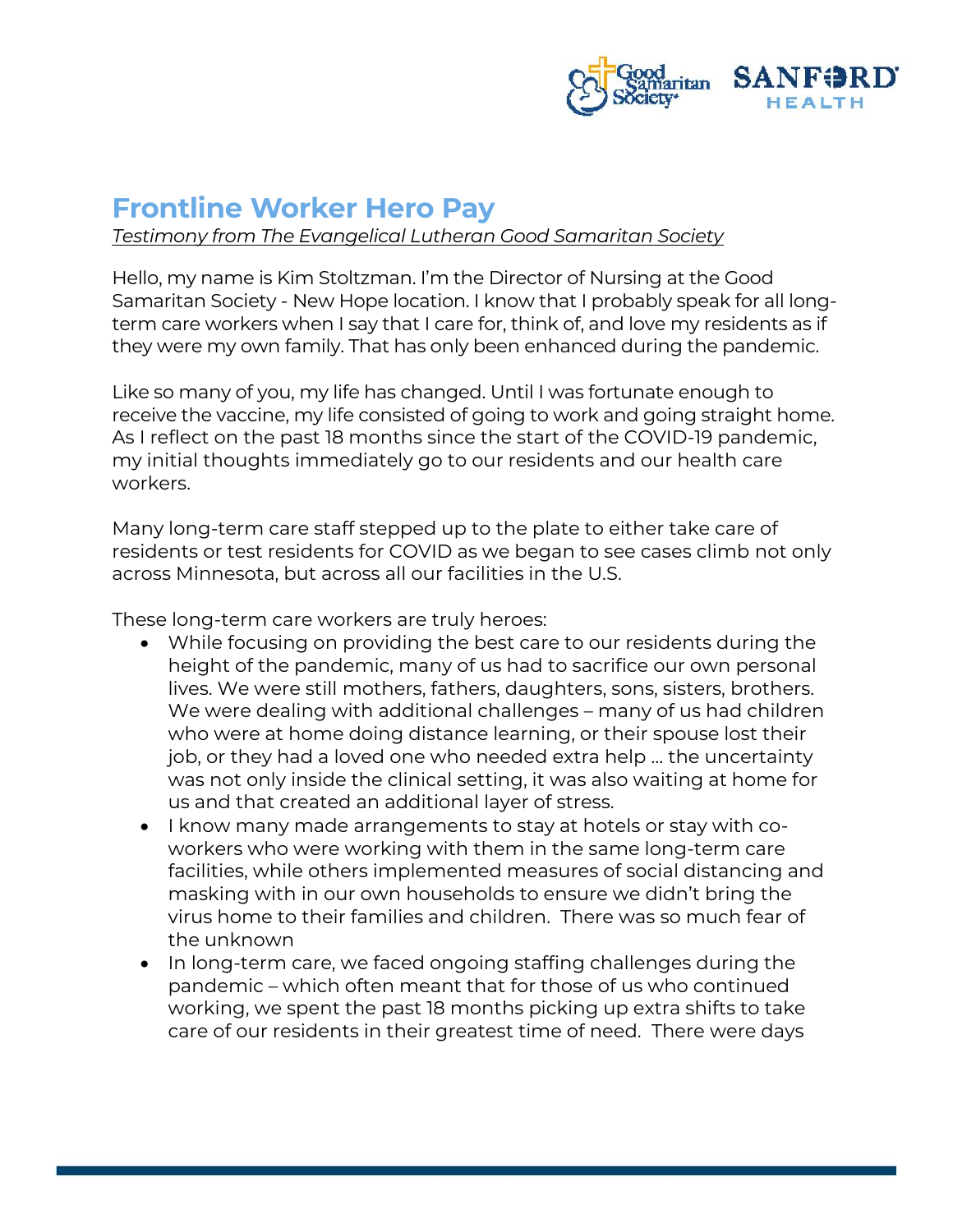where more than 50% of our staff were out due to exposures or symptoms but those of us that did come to work knew we had an calling to fulfill and all stepped up to do what was necessary to ensure those we cared for received the necessary care, services and love they needed and deserved.

• For many of us, there was no question whether or not we were willing to step up to the plate and even risk our health to care for our residents – while also balancing our other responsibilities as parents or caregivers at home.

It was extremely heartbreaking to see several of our residents' health deteriorate rapidly as COVID took over their body. Due to our visitor restrictions, many of these residents didn't have a family member or loved one beside them during their final moments.

As health care workers, we did everything we could to fill that void. We had staff that would sit at the residents side while on the phone with the family convey final words to their loved one as the family stood outside the window looking in at their dying loved one.

We spent several hours at the bedside with our residents, many who we knew so well and considered family. These residents were scared, we were scared, especially those first several months when the virus was still new and unpredictable. At the end of the day, many of our frontline health care workers said, "this is what I was called to do. I am a health care worker, and I was called to take care of people."

In nursing homes across the nation, we've seen the tragic impact of COVID-19. The vaccine is a huge milestone in the fight against this virus. The vaccine will help keep residents and staff safe. But it's going to take all of us getting the vaccine.

Things have gotten much better since the vaccine has become widely available. But we still continue to wear layers upon layers of personal protective equipment. Although a majority of our residents are vaccinated, we continue to do everything we can to keep them safe and out of harm's way. The experiences and memories that many long-term care workers have from the past 18 months, will stick with us for the rest of our lives